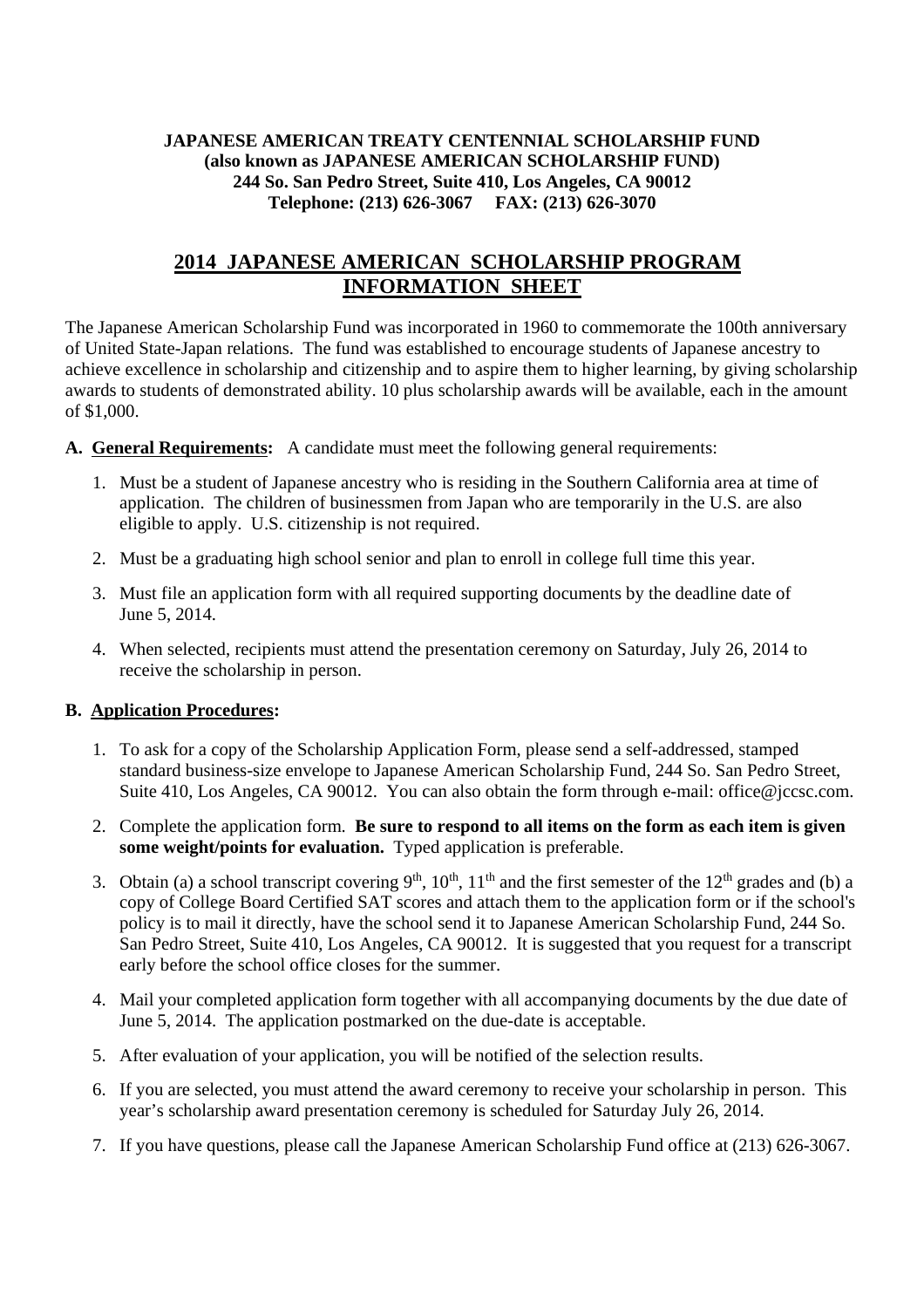## **JAPANESE AMERICAN SCHOLARSHIP FUND SCHOLARSHIP APPLICATION FORM**

| <b>APPLICANT NAME:</b>         | Name in Kanji:                                                                                                                     |  |
|--------------------------------|------------------------------------------------------------------------------------------------------------------------------------|--|
|                                |                                                                                                                                    |  |
|                                |                                                                                                                                    |  |
| Date of Birth:                 |                                                                                                                                    |  |
|                                |                                                                                                                                    |  |
| <b>Father's Full Name:</b>     | <b>Mother's Full Name:</b>                                                                                                         |  |
| <b>ACADEMIC ACHIEVEMENT:</b>   |                                                                                                                                    |  |
| <b>Graduating High School:</b> | <b>Graduating Mo/Yr</b>                                                                                                            |  |
| <b>School Address:</b>         | Zip                                                                                                                                |  |
|                                |                                                                                                                                    |  |
|                                |                                                                                                                                    |  |
|                                |                                                                                                                                    |  |
|                                | High School Activities: (Describe school activities including student government, club activities and grades/years/positions held) |  |
|                                | Honors and Awards from Your School: (Indicate honors/awards received at school and the grades/years you received them)             |  |
|                                | High School Athletic Activities: (Specify the sport category you participated at school and describe varsity or junior varsity)    |  |
|                                |                                                                                                                                    |  |